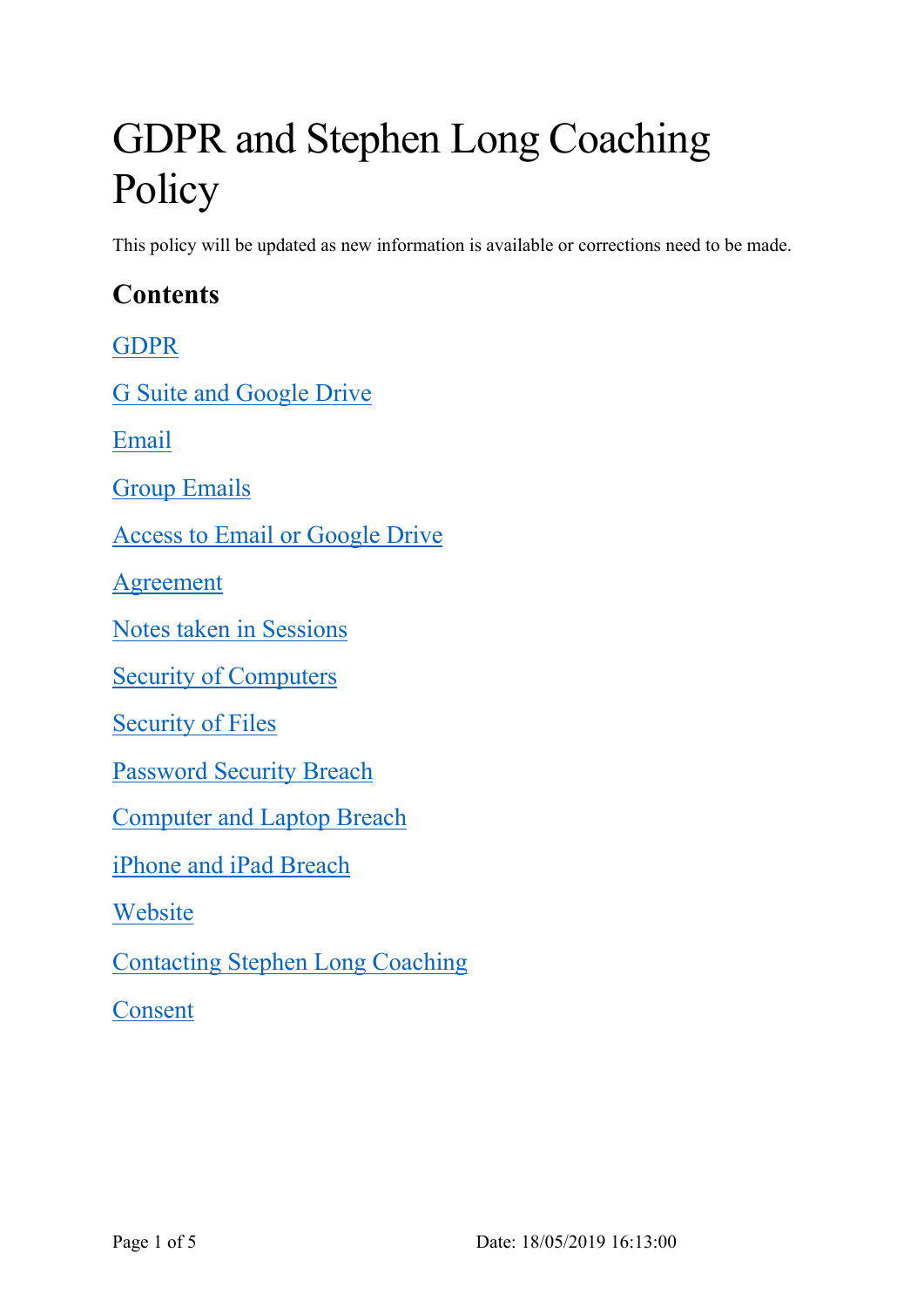## GDPR

The GDPR legislation is a daunting document with 99 Articles and 173 Recitals that outline the new, comprehensive standards. This regulation can be summarised into seven equally-weighted principles:

**1. Lawful, fair, and transparent processing:** Explicit consent by the consumer is critical before any personal data can be captured, processed, or stored. Also allows for the 'right to be forgotten,' where a consumer can request their personal data be deleted. Individuals also have the right to access all their personal data a company may hold.

**2. Purpose limitation:** Organisations must have a legitimate and lawful purpose for processing personal data.

**3. Data minimisation:** Organisations should capture the minimum amount of data needed for the specified purpose.

**4. Accurate and up-to-date processing:** Organisations must employ data controllers to ensure information remains valid, accurate, and t for the specified purpose.

**5. Limitation of storage in the form that permits identification:** Discourages organisations from keeping personal data for longer than is necessary.

**6. Confidential and secure:** Organisations must protect the privacy and integrity of the data by ensuring its security.

**7. Accountability and liability:** Organisations must demonstrate compliance to the regulation.

## G Suite and Google Drive

To comply with the new regulations that come into effect on  $25<sup>th</sup>$  May, 2018, Stephen Long Coaching uses G Suite to for email and Chat and also G Suite's Drive to store resources created and downloaded and, if needed, send those documents to clients.

For a detailed explanation of how G Suite complies with GDPR please visit or click the following link:

https://www.google.com/cloud/security/gdpr/

Specifically: Quoting from: https://gsuite.google.co.uk/intl/en\_uk/faq/security/

#### "**My organisation is subject to EU data protection requirements. Can I use G Suite?**

Yes. Google has a broad customer base in Europe. Google provides capabilities and contractual commitments for our customers designed specifically to help address EU data protection requirements and the guidance provided by the Article 29 Working Party. G Suite offers EU Model Contract Clauses and a Data Processing Amendment. Additionally, G Suite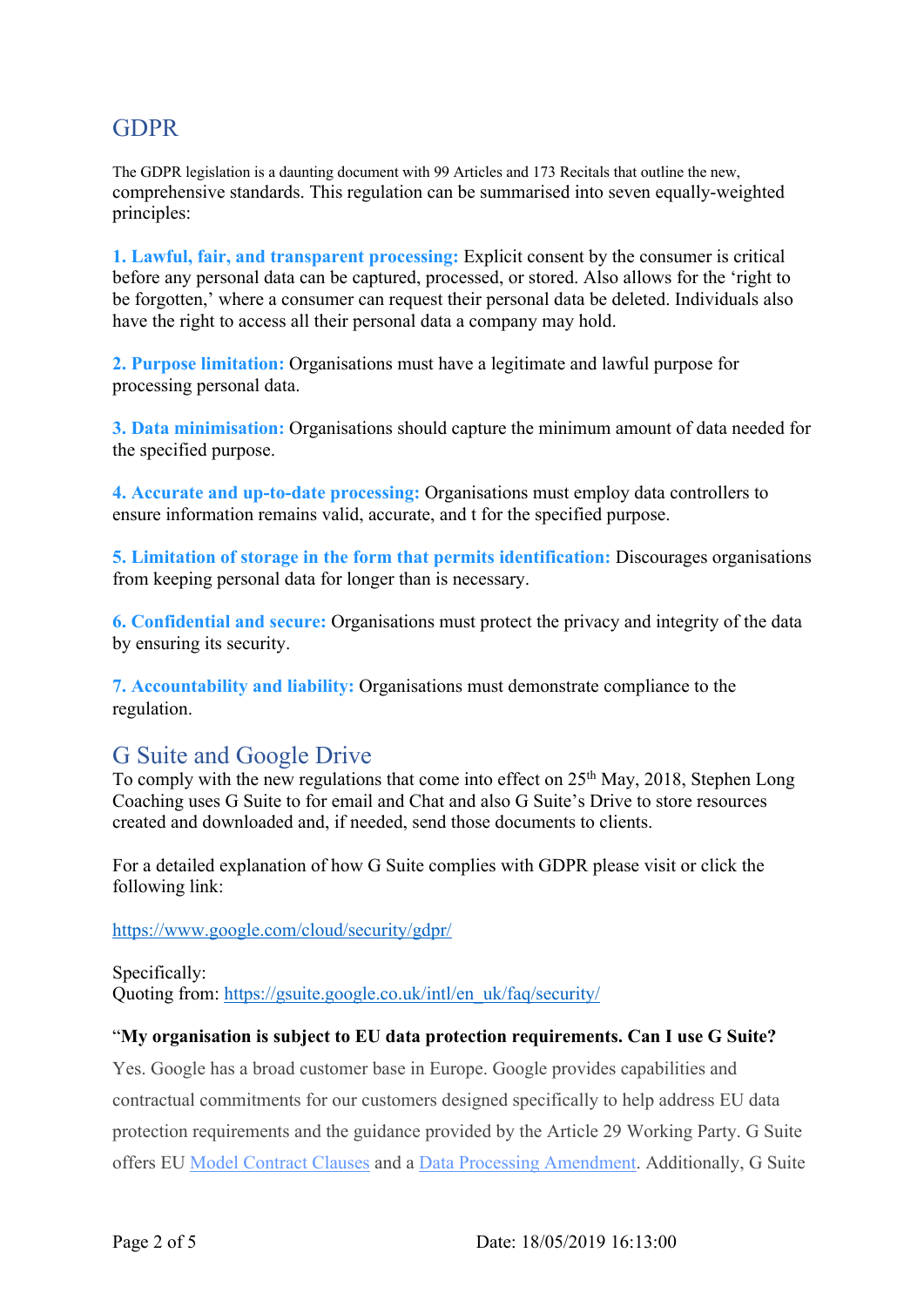has been assessed as appropriate for use with the UK government's Cloud Security Principles "OFFICIAL (including OFFICIAL- SENSITIVE)"."

#### Email

The following footer is added to all, outbound messages.

Any email or chat held by Stephen Long Coaching is automatically, permanently deleted after 30 days unless it has a label or labels assigned. Any email labelled *Awaiting Response* or *Follow up* will be actioned within 14 days or have its label or labels removed.

There is a limit to the number of characters that can be used in the footer and so the following is further explanation.

Stephen Long Coaching uses the mail client G Suite. G Suite provides a Google Admin where settings can be automatically applied to email and Chats. The minimum time frame for automatic deletion of email is 30 days. G Suite allows the addition of labels to email and Chats. One label that may be used for client or payment correspondence is *Invoices*. The two other labels that may be used for client or relevant action is *Awaiting response* or *Follow up*. No other labels other than *Invoices*, *Awaiting response* or *Follow up* will be used with email correspondence with potential or current clients. Any email or Chat labelled *Awaiting response* or *Follow up* will be actioned within 14 days or the label or labels will be removed. The email or Chat will then be automatically, permanently deleted after 30 days.

#### Group Emails

In the event that multiple clients or attendees need to be contacted by email Bcc: functionality will always be used for correspondence.

## Access to Email or Google Drive

Stephen Long is a sole trader. There are no other employees and so access to email, any personal information and Google Drive is solely by Stephen Long.

#### Agreement

Clients sign the Client Coaching Agreement and Consent Form (please see the Stephen Long Coaching website footer: www.stephenlongcoaching.co.uk).

#### Client Coaching Agreement and Consent Form

Stephen Long Coaching encourages all clients to complete the Google Forms Client Coaching Agreement and Consent form. The form details the two legal bases that are used to process the client's data.

#### Notes taken in Sessions

Minimal notes are taken in the session and they are securely shredded as soon as possible after the session once the securely stored electronic notes are sent.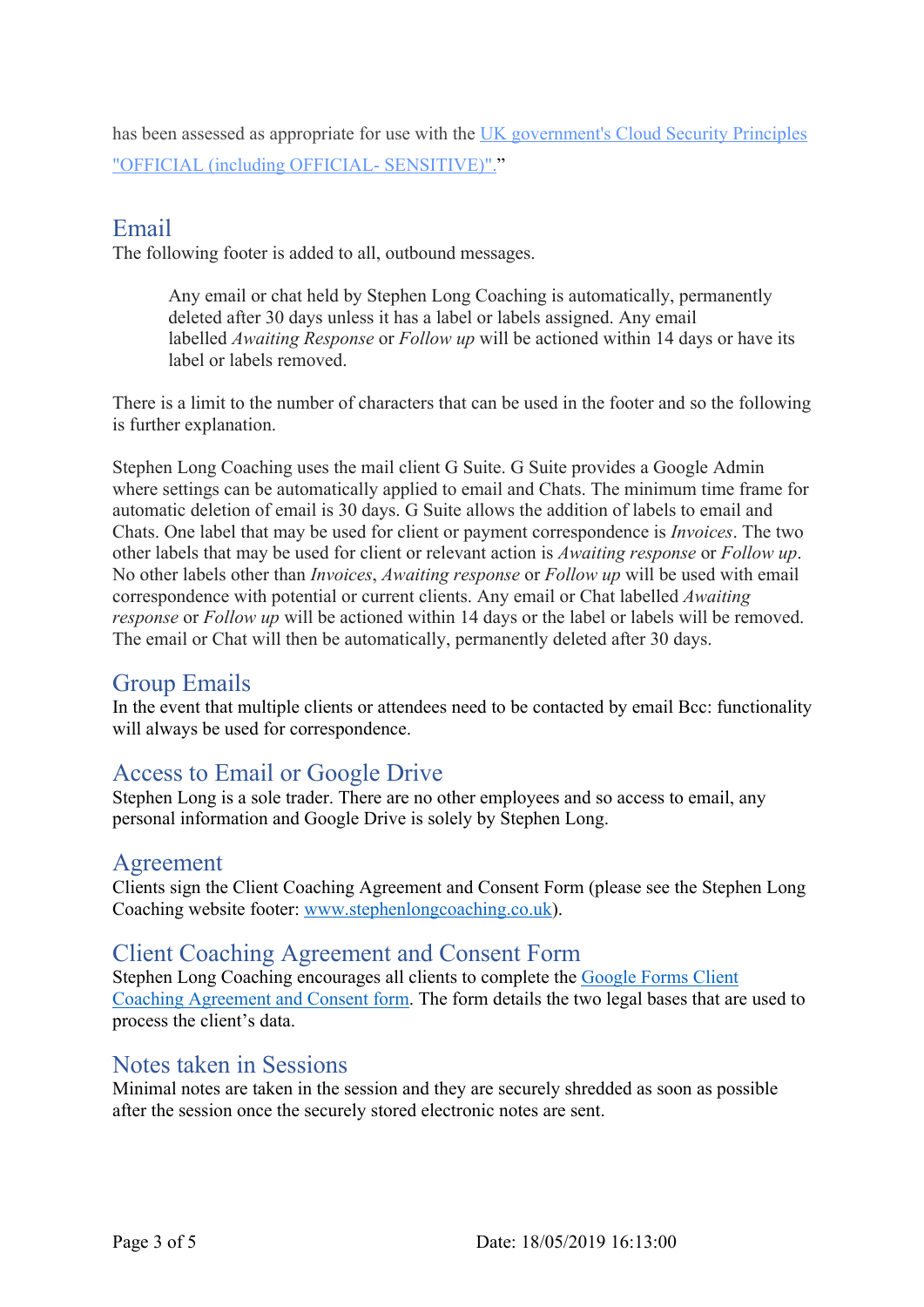## Security of Computers

All computers have complex, diceware passwords at the login stage known only to Stephen Long.

## Security of Files

Notes in the form of an email are sent to the client as soon as possible after the session. They are sent using GSuite's Confidential Mode. This means that the emails can a) only be opened by the person that the notes were sent to, and b) they can't be forwarded, copied or printed. All emails are kept in accordance with the email retention policy.

Files that are shared for information purposes will be sent in Read mode only with a maximum expiry date of 30 days from when the link is sent. Invariably, the client will not be able to print or download the files unless it is clearly in the interest of the client to have downloadable access. This will be agreed in the session.

All files remain the ownership of Stephen Long Coaching. However, specific licensing such as in regard to the professional photography images used in the documents means that Stephen Long Coaching does not have rights to sell the images or sell any products with the images printed on them.

## Password Security Breach

Both the client and Stephen Long Coaching has the password and, in the event of disclosure to a third party, the password will be immediately changed by Stephen Long Coaching and a new, unique password generated will be sent to the client.

## Computer and Laptop Breach

It is extremely improbable that a computer breach will occur. However, were it to do so all personal information on current clients are password-protected with unique, strong passwords in addition to the complex, diceware password at logon. Thus, access to personal information is virtually impossible. Never the less, all current clients will be informed within 72 hours of a computer breach and their files will be deleted.

## iPhone and iPad Breach

Stephen Long Coaching also uses iPhone and iPad to hold names, email addresses and conversations on current clients. Both devices, in the event of their theft or loss, will be remotely wiped and all current clients will be informed of the breach within 72 hours.

## Website

The Stephen Long Coaching website: https://www.stephenlongcoaching.co.uk uses SSL security. This means that contact forms completed on the website are submitted via HTTPS.

## Contacting Stephen Long Coaching